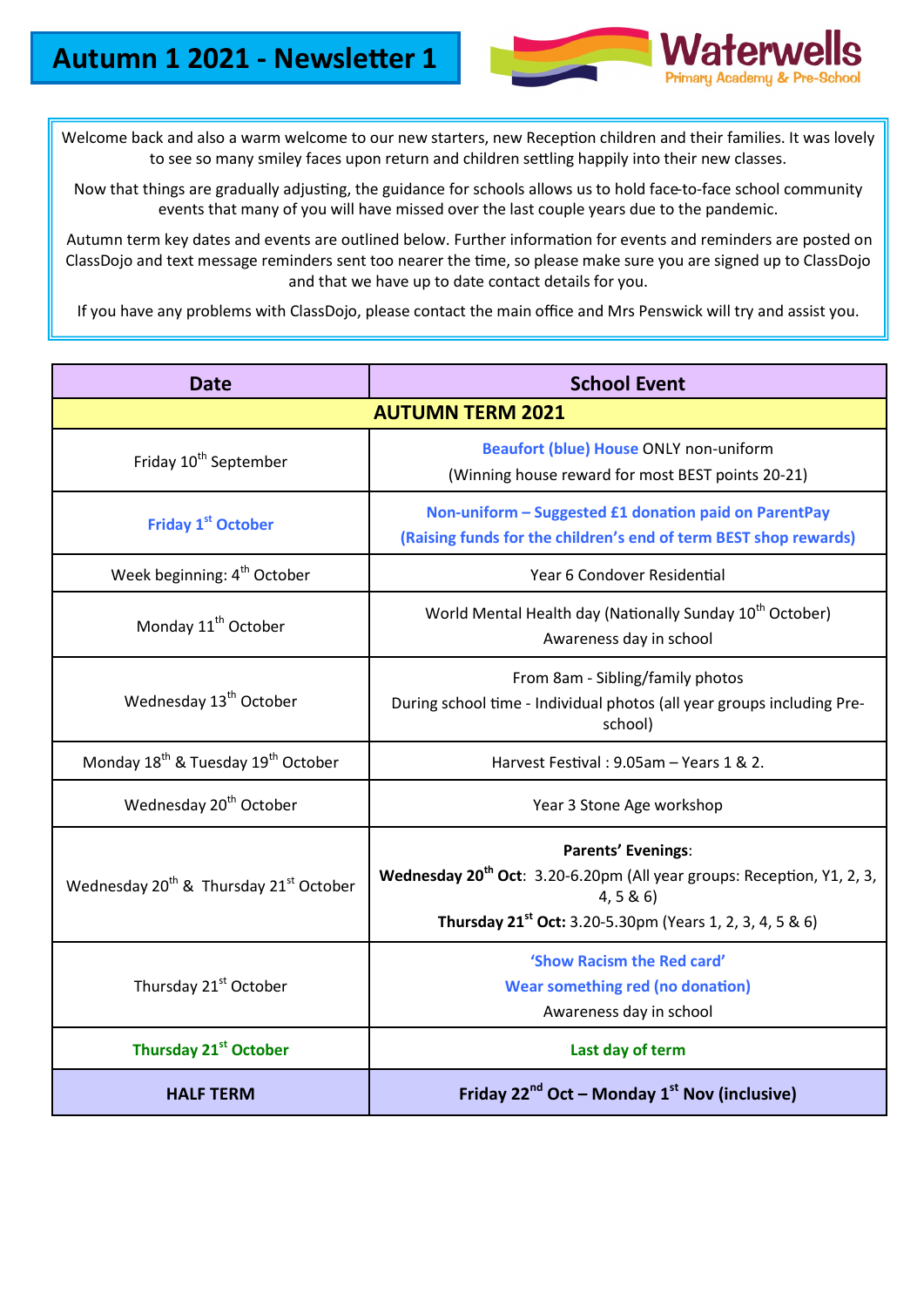A reminder that we are asking for the children to come into school in their PE kit on their PE day. PE days are as follows:

| Monday    | Y3 Crane and Y5 Skylark                                   |
|-----------|-----------------------------------------------------------|
| Tuesday   | Y3 Heron and Y6 Eagle                                     |
| Wednesday | Y2 Kingfisher and Y2 Flamingo                             |
| Thursday  | Y1 Puffin, Y4 Starling, Y5 Swift, Reception Robin & Wren* |
| Friday    | Y1 Penguin, Y4 Raven, Y6 Owl                              |

\*Please note, there has been a change to the original rota and both Reception classes PE has moved to a **Thursday**. A text reminder will be sent when Reception commence their PE lessons.

> Children should wear the following kit: House coloured T-shirt Plain black/blue joggers or shorts School jumper/cardigan **Trainers**

Children should still wear a coat to school for break/ lunchtime.

## **OPAL — Outdoor Play and Learning**

We are now able to have OPAL fully running at lunchtimes, which the children are very happy about. OPAL allows children to have a range out outdoor play opportunities, targeting different types of 'play' and promoting a range of social skills. We are in the middle of creating a giant sandpit at the back of the school, so if you have any of the following items to donate, they would be very much appreciated:

#### **hand trowels, buckets, spades, sand play toys, body boards.**

We are also awaiting the arrival of our new welly racks. A reminder that as Autumn draws in and the weather becomes wetter, if the children want to play in the digging area/ on the field, they must have wellies in school. You can also send them with waterproof trousers if you wish, as they can get muddy.

## **Spellings**

You may have noticed we have removed spellings from the children's homework tasks (Y2-6). We have recently invested and been trained in the Read, Write, Inc. Spelling programme, which now means children in years 3 to 6 now have 30 minute spelling sessions, daily in school. This is a significant increase on what the pupils previously had allocated for spellings and will enable daily in-school practise and application, which should better embed their learning of spellings, patterns and rules.

Year 2 pupils will transition to the Read, Write, Inc. spelling programme later in the year once they have completed their phonics programme.